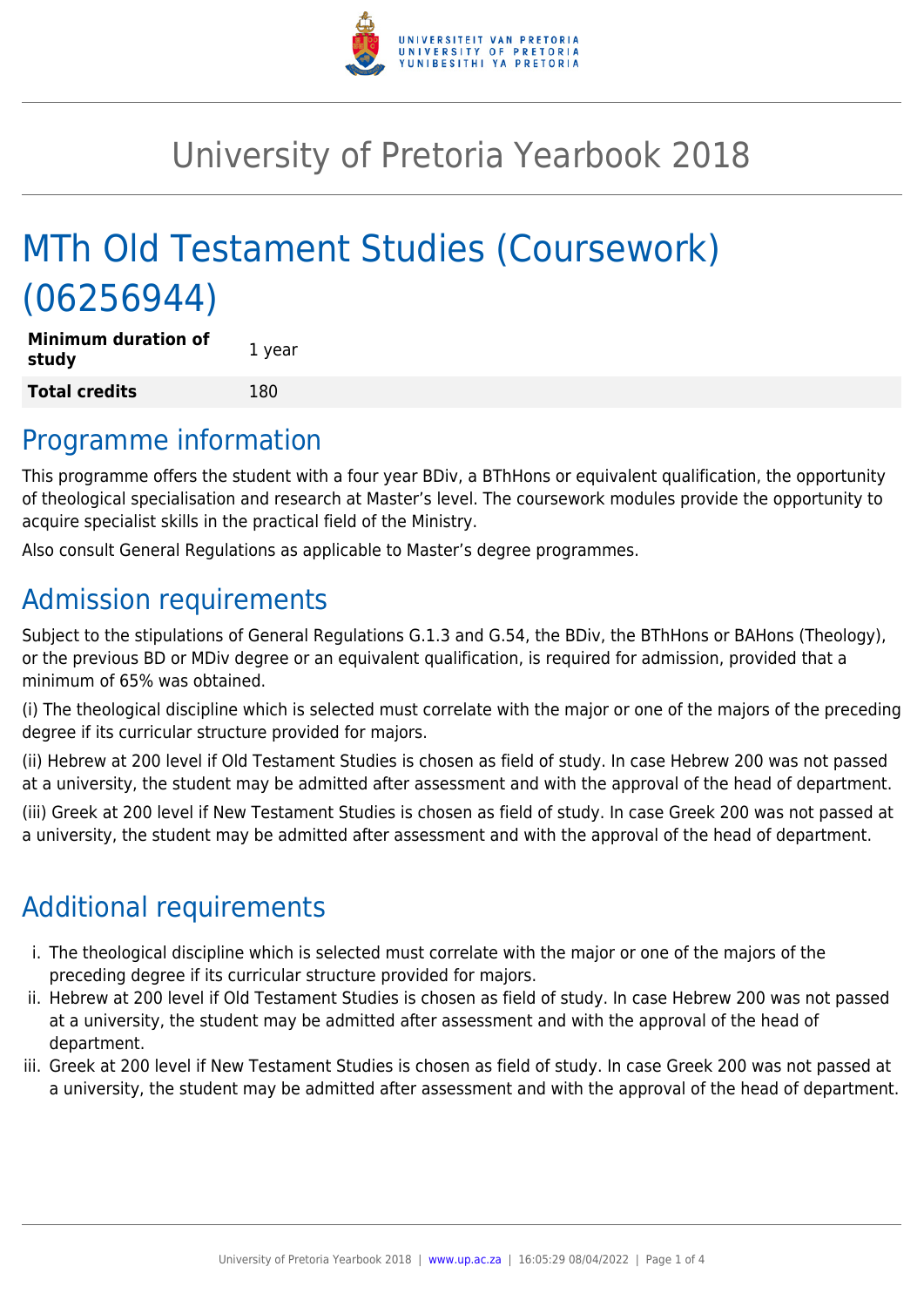

# Examinations and pass requirements

A subminimum of 50% is required in the examination. At least 50% is required as a pass mark for the minidissertation or dissertation.

The stipulations of G.39.11 regarding pass requirements for dissertations apply with the necessary changes to mini-dissertations.

Mini-dissertations are evaluated and examined in accordance with the stipulations set out in a study guide, which is available on request from the various departments.

### **Examination regulations applicable to all master's degrees in the faculty**

A master's degree is conferred on a student by virtue of an examination, or an examination and a dissertation, or an examination and a mini-dissertation, or a dissertation. Examinations may be written and/or oral. A percentage mark is given provided that the passmark is at least 50% and at least 75% as a pass with distinction.

## Research information

#### **Seminar work and mini-dissertation**

In the case of seminar work and a mini-dissertation, the proposed title must be submitted for approval to the Research Committee via the Supervisor and the Head of department before a student may commence with the writing of the mini-dissertation.

#### **Article for publication**

Unless Senate, on the recommendation of the supervisor, decides otherwise, a student, before or on submission of a dissertation, must submit at least one draft article for publication in a recognized academic journal and in the case of a thesis, must submit proof of submission of an article issued by an accredited journal, to the Head: Student Administration.

The draft or submitted article, as the case may be, should be based on the research that the student has conducted for the dissertation/thesis and be approved by the supervisor if the supervisor is not a co-author. The supervisor shall be responsible for ensuring that the paper is taken through all the processes of revision and resubmission, as may be necessary. Conferment of the degree may be made subject to compliance with the stipulations of this regulation.

### Pass with distinction

In order to pass with distinction, a weighted average (GPA) of at least 75% in the examination of the coursework and 75% for the mini-dissertation must be obtained.

### General information

### **Registration for postgraduate programmes**

### **1. Concurrent registration for a second postgraduate programme**

No student is allowed to register for more than one postgraduate programme concurrently, except where the student's academic record warrants it and with the Dean's approval. Continuation of study for the second postgraduate programme will be subject to favourable progress reported by the heads of department in the Faculty of Theology. However, no student will be allowed to participate in examinations for a second postgraduate programme in another faculty during the examinations of the Faculty of Theology.

### **2. Renewal of registration**

Students of the University are registered for one year of study. After an academic year has expired, students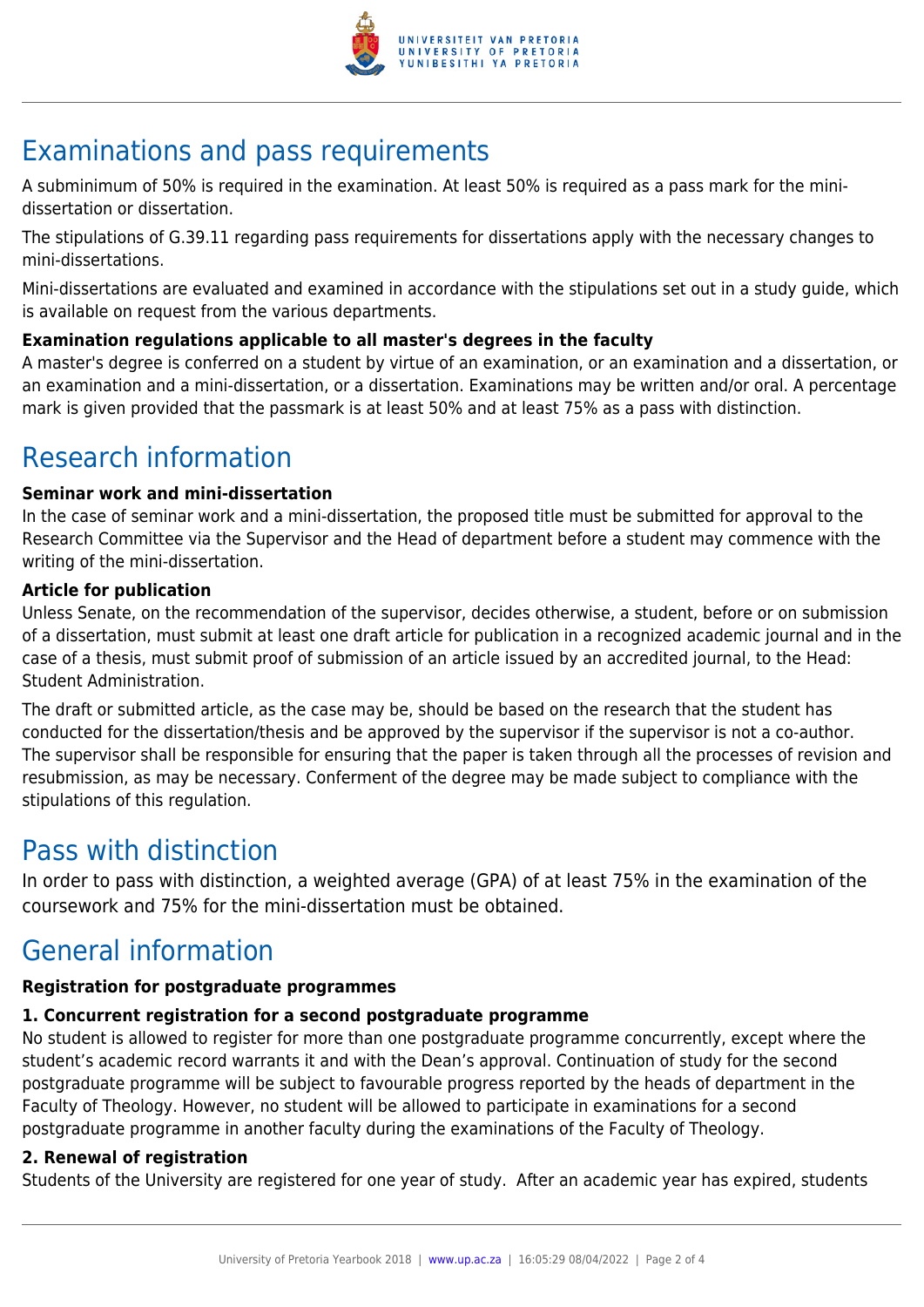

wishing to continue their studies at the University must renew their registration and pay such fees for renewal of registration as prescribed.

No interruption may occur in a postgraduate student's registration for a postgraduate study programme. Should a student interrupt his/her studies, such a student will upon re-registration be liable for the full fees applicable to the degree programme.

If a student interrupts registration for the postgraduate programme and it is not renewed within four years of the first registration, the credits obtained will no longer be valid. The student should repeat the modules already passed.

A student for an honours degree must complete his or her studies within two years. Under special circumstances, the Dean, on the recommendation of the head of department, may give approval for a limited fixed extension of this period.

A master's degree is conferred on a student only if at least one year has expired after obtaining the qualifications required for master's study.

A doctorate is conferred on a student only if at least 12 months since registration for the doctorate at this University have expired. Subject to other faculty regulations, a student for a doctorate must complete his or her studies within three years after first registering for the degree. Under special circumstances, the Dean, on the recommendation of the head of department, may give approval for a limited fixed extension of this period.